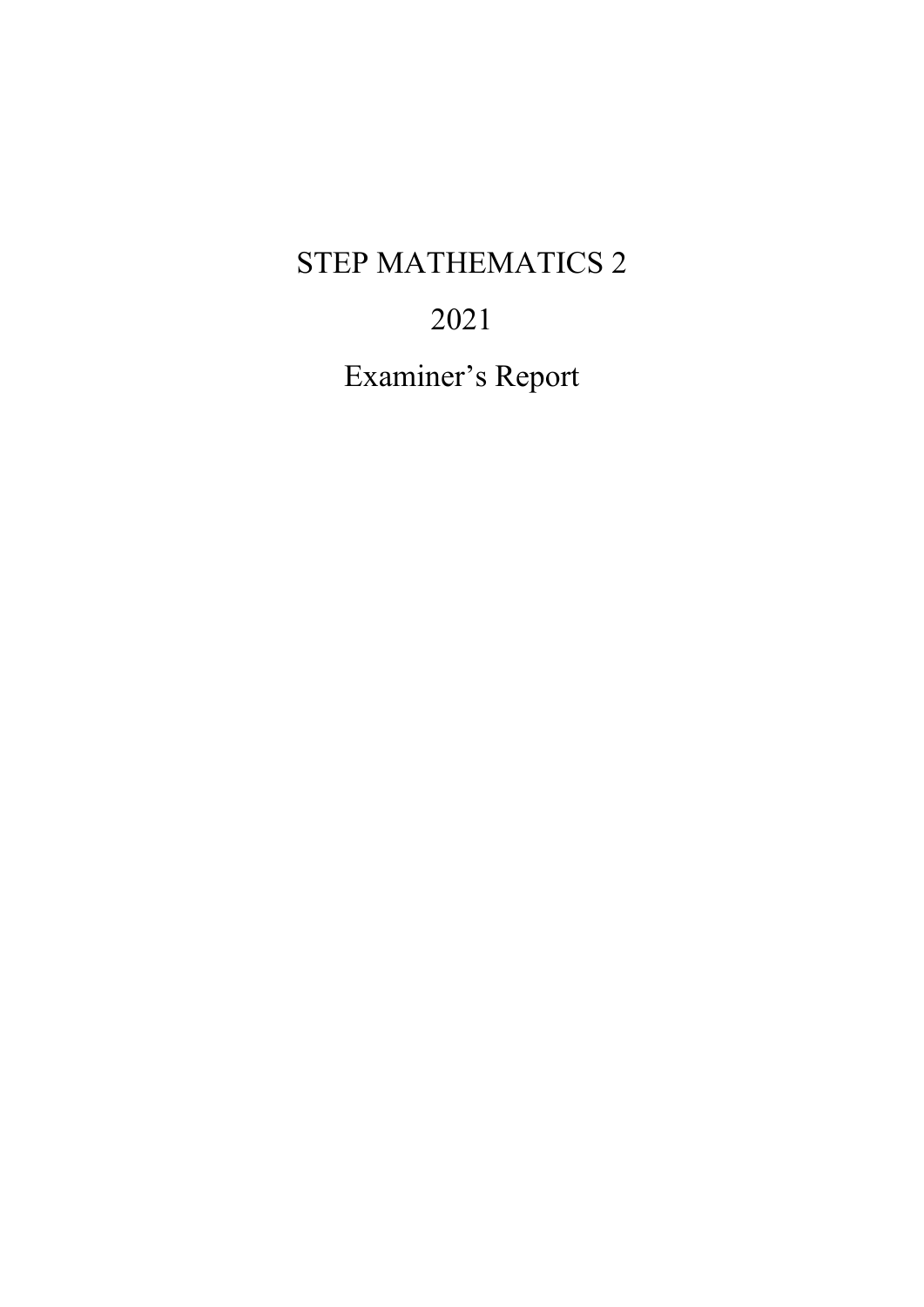#### **STEP 2 2021**

#### **Introduction**

Candidates were generally well prepared for many of the questions on this paper, with the questions requiring more standard operations seeing the greatest levels of success. Candidates need to ensure that solutions to the questions are supported by sufficient evidence of the mathematical steps, for example when proving a given result or deducing the properties of graphs that are to be sketched.

In a significant number of steps there were marks lost through simple errors such as mistakes in arithmetic or confusion of sine and cosine functions, so it is important for candidates to maintain accuracy in their solutions to these questions.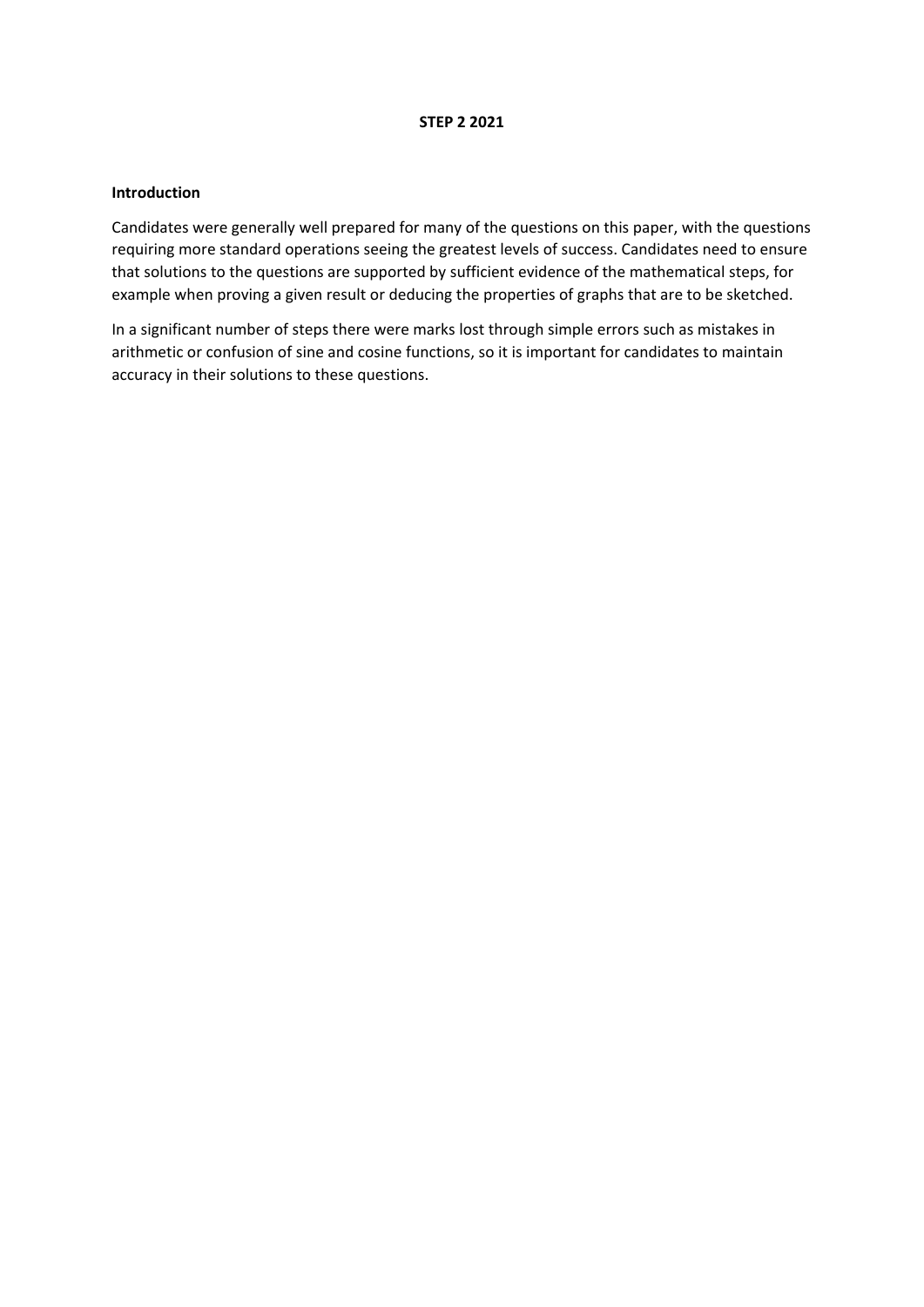Many candidates were able to prove the given identity in the opening sentence of the question, although there were a large number of attempts that took the approach of expressing both the left and right sides of the identity in terms of  $\cos a$  and  $\sin a$ . Those who recognised that the result followed quickly from applying the identity for  $\cos(A \pm B)$  for  $A = 3a$  and  $B = a$  were then much more able to find the similar identity for  $sin a cos 3a$ .

Many candidates were able to apply the identity from the start of the question to the equation in part (i) and went on to solve the equation successfully in the required interval. A small number of candidates did not realise that it was not necessary to express the equation as a polynomial in  $\cos a$ and so encountered a more difficult polynomial to solve in order to reach the solutions. In many cases this did not result in the correct set of solutions being found.

Part (ii) was less well attempted in general. While almost all candidates realised that writing the tangent functions in terms of sine and cosine would be useful many were not able to rearrange into a sufficiently useful form to make further progress on the question. Those who did often managed to reach the required result without too much difficulty. Candidates had little problem finding the full set of solutions to the two equations deduced in the first section of (ii), but then most failed to realise that some of those solutions were not possible as the equation involved tangent functions.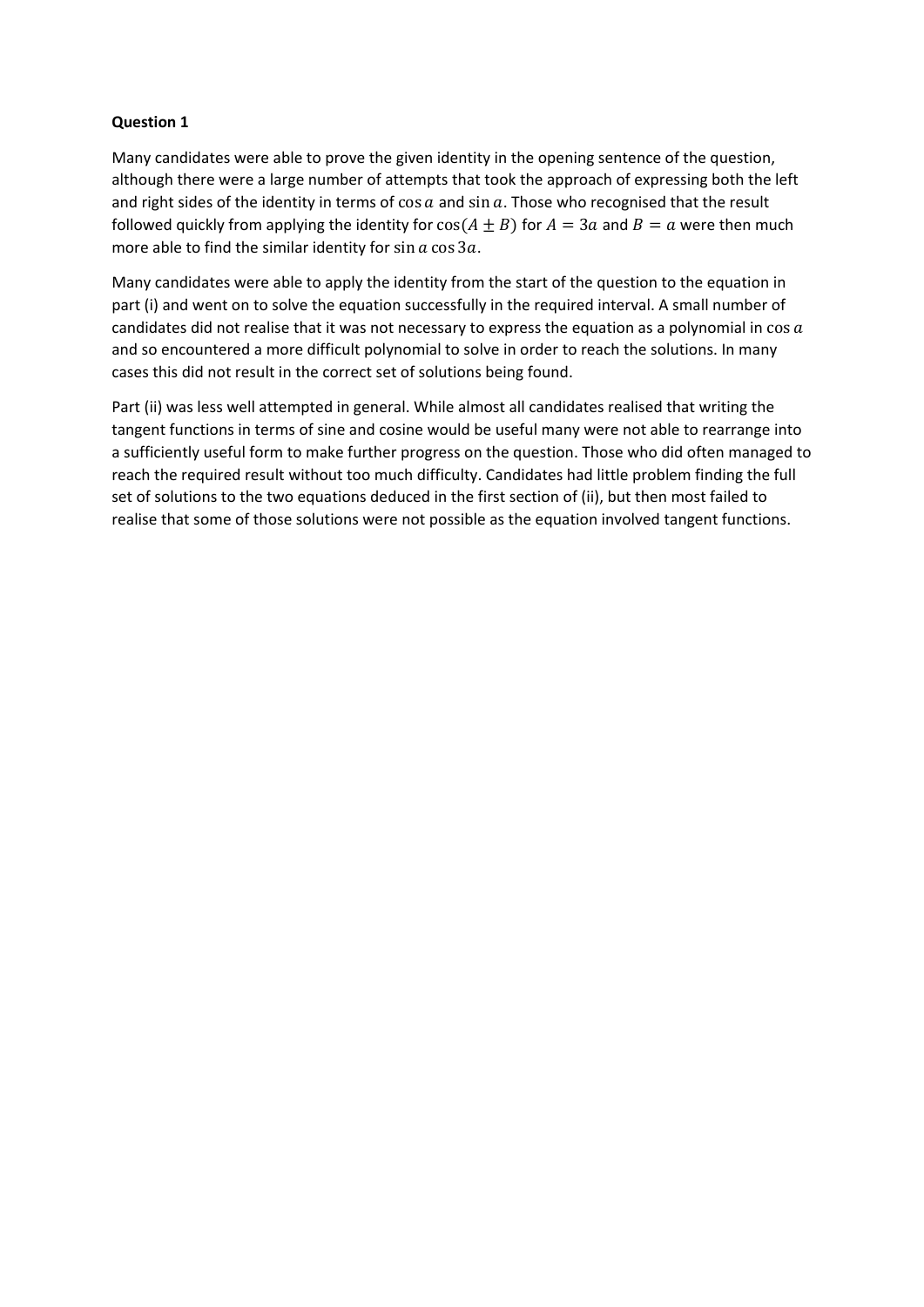On the whole, candidates performed well on this question. Almost all attempts correctly verified the identity in (i). Part (ii) however received more poor attempts than any other part. Candidates who understood what was being asked of them almost always scored all the marks, whilst those who misunderstood the meaning of the question often scored 0. The most common mistakes were to assume already that  $p = a + b$  and  $q = a^2 + b^2$ , which is what the question required them to show, or to try to evaluate the discriminant of the quadratic in attempt to show it had real roots; these candidates failed to realise that the roots could be complex, as indicated by the first line of the question. Some candidates failed to sufficiently justify why the relation for  $r$  held, not realising that they had to show the opposite implication to what they had done in (i).

Part (iii) had more successful attempts than (ii). The most common mistake was to not use part (i), as the question specified, to prove that c was a root, and instead to expand out every term in terms of a, b, c; such attempts could not score credit for showing c was a root. Those that spotted how to use the relation in (i) would give short, quick solutions. Many candidates however were able to deduce the last relation between s, t, u, v even if they were unable to successfully answer earlier parts of the question, spotting that the product of the roots should give rise to a multiple of the constant term in the cubic. Again, some candidates once again expanded everything in terms of a, b, c to verify the relation, which did not score credit as it was not deduced from the cubic.

Candidates were able to score credit in (iv) without attempting all the previous parts and many did, often successfully. The simplest solution involving the cubic in (iii) lead quickly to the values of a, b, c, although it was possible to solve the equations by substituting them into one another, which led to the same cubic expression. However, despite many attempts finding the solutions a, b, c, surprisingly few actually verified that their claimed solution did actually satisfy all four equations, leading to incomplete solutions and not receiving full credit.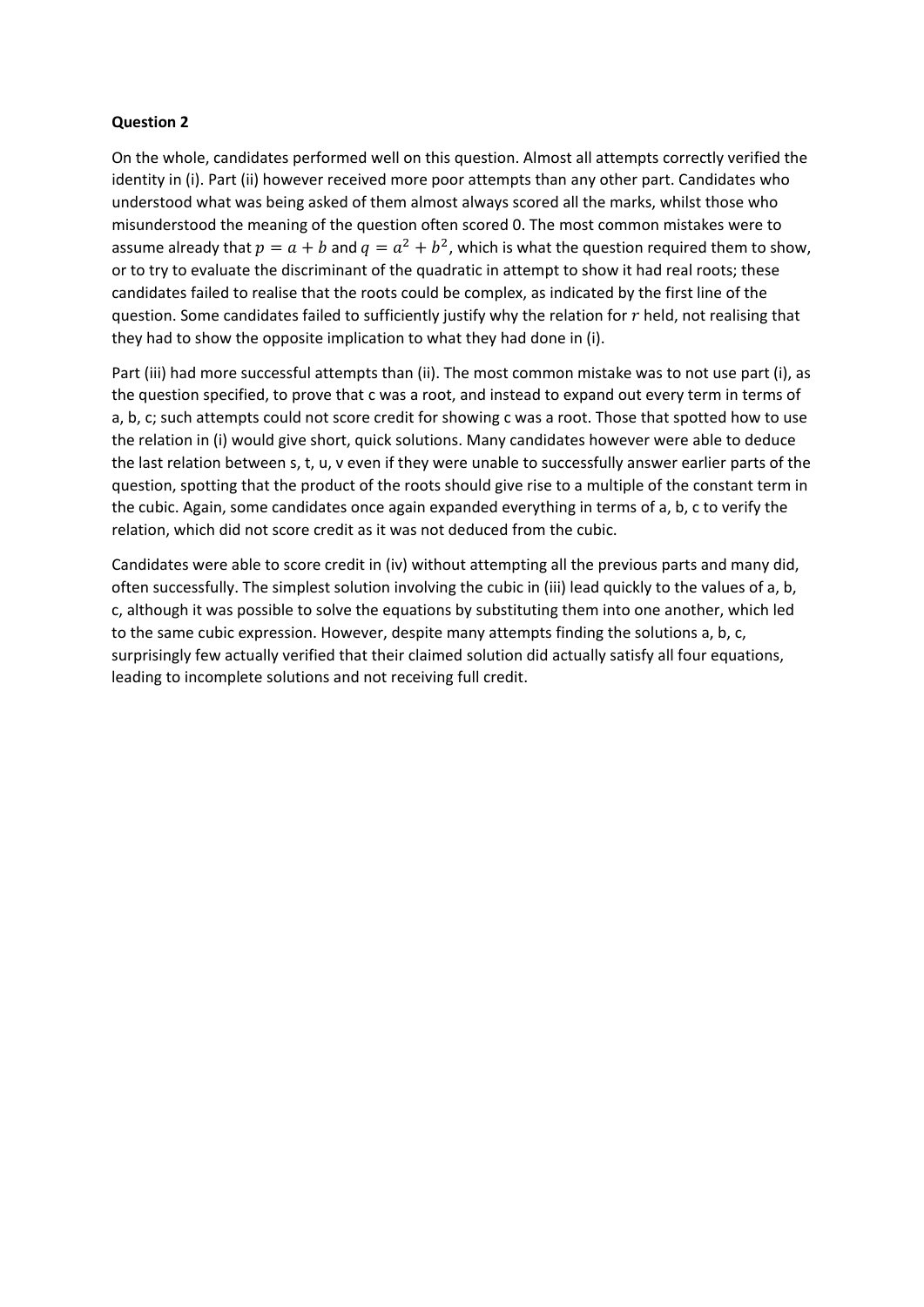This was a popular question, attempted by a large proportion of the candidates. Candidates who were able to appreciate the method by which the integer and fractional parts could be interpreted to find the original values were able to make good progress and gain high marks with relatively short solutions. Those who did not see this could produce many pages of work without making significant progress towards a solution.

In part (i) candidates were often able to deduce the values of x and y successfully, but some did not remember that the fractional part was defined as positive in the explanation at the start of the question, meaning that they found options for the final answer.

A variety of successful methods were seen for part (ii) and there were a high proportion of perfect answers. The most successful approach was to combine the simultaneous equations to reach the given two-variable equation. Another method was to analyse the set of 8 different cases to identify the unique solution. The most common problem encountered with this approach was to fail to identify all of the possible cases.

Part (iii) was found to be difficult by many of the candidates. While many were able to find the "obvious" solution of halving the value from (ii), the complication presented by the coefficient of 2 was not appreciated by all. Those who did were often then able to earn most of the marks for this part.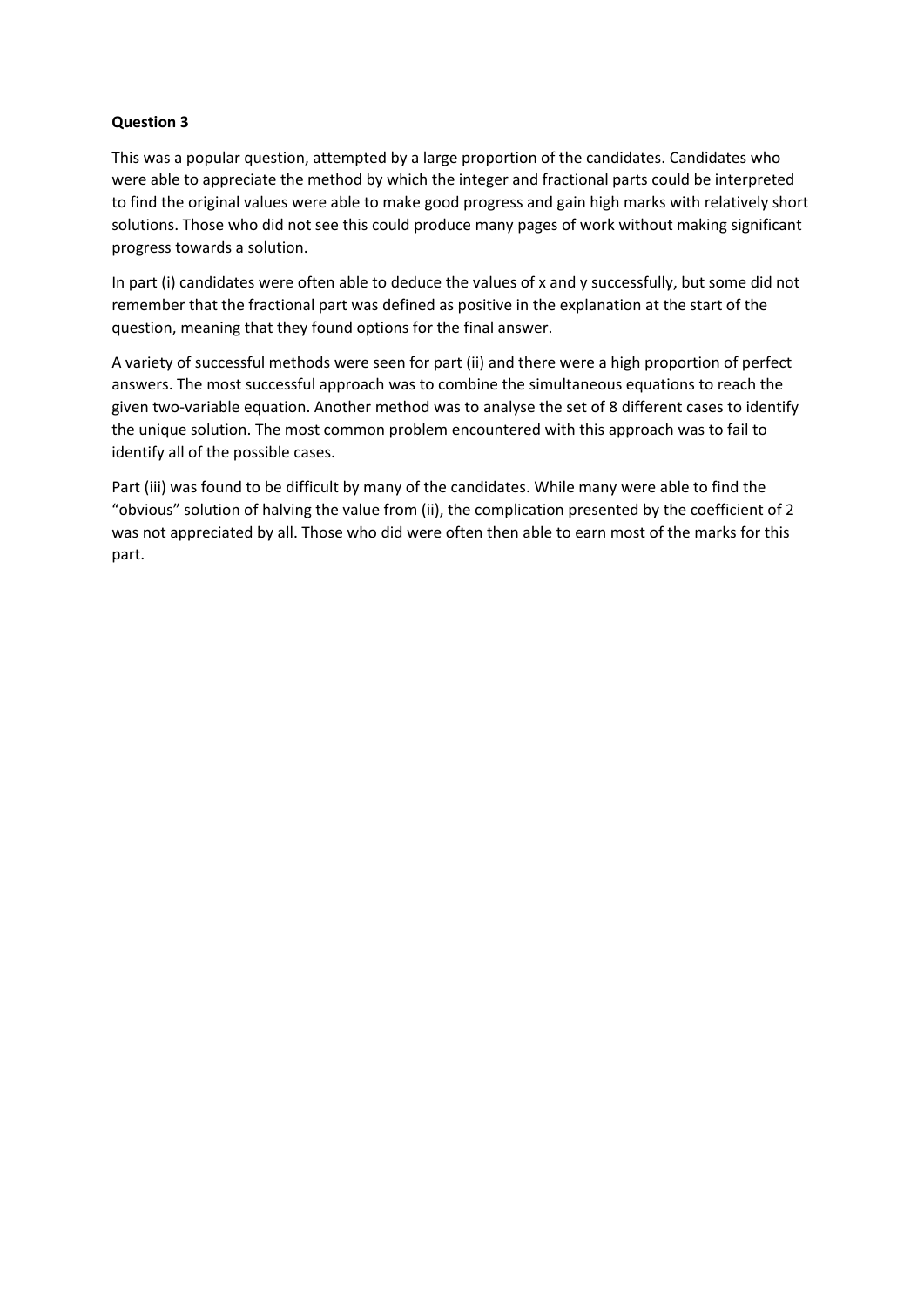Part (i) was often successfully answers, with most candidates successfully differentiating the equation of the curve and setting equal to 0 to find the stationary points.

In part (ii) some candidates did not link the coordinates of the stationary point found in (i) to the value of  $a$  that needed to be stated. In some cases, the graph when sketched extended beyond the point identified even when it had been identified correctly. The sketches of the inverse function were generally well done, although a significant number did not appreciate that the mirror image as the curve approached its stationary point would have a gradient that tends to infinity.

In part (iii) some candidates attempted to find a form for the inverse function rather than deducing what was necessary from the information given. In most cases this was not successful, although a small number did successfully reach some of the results. Despite the fact that the question asked candidates to find a real root in the cases where one exists, some candidates did not do this and instead simply stated the number of roots.

Those candidates who were successful with (iii)(b) were then usually able to complete the rest of the question successfully.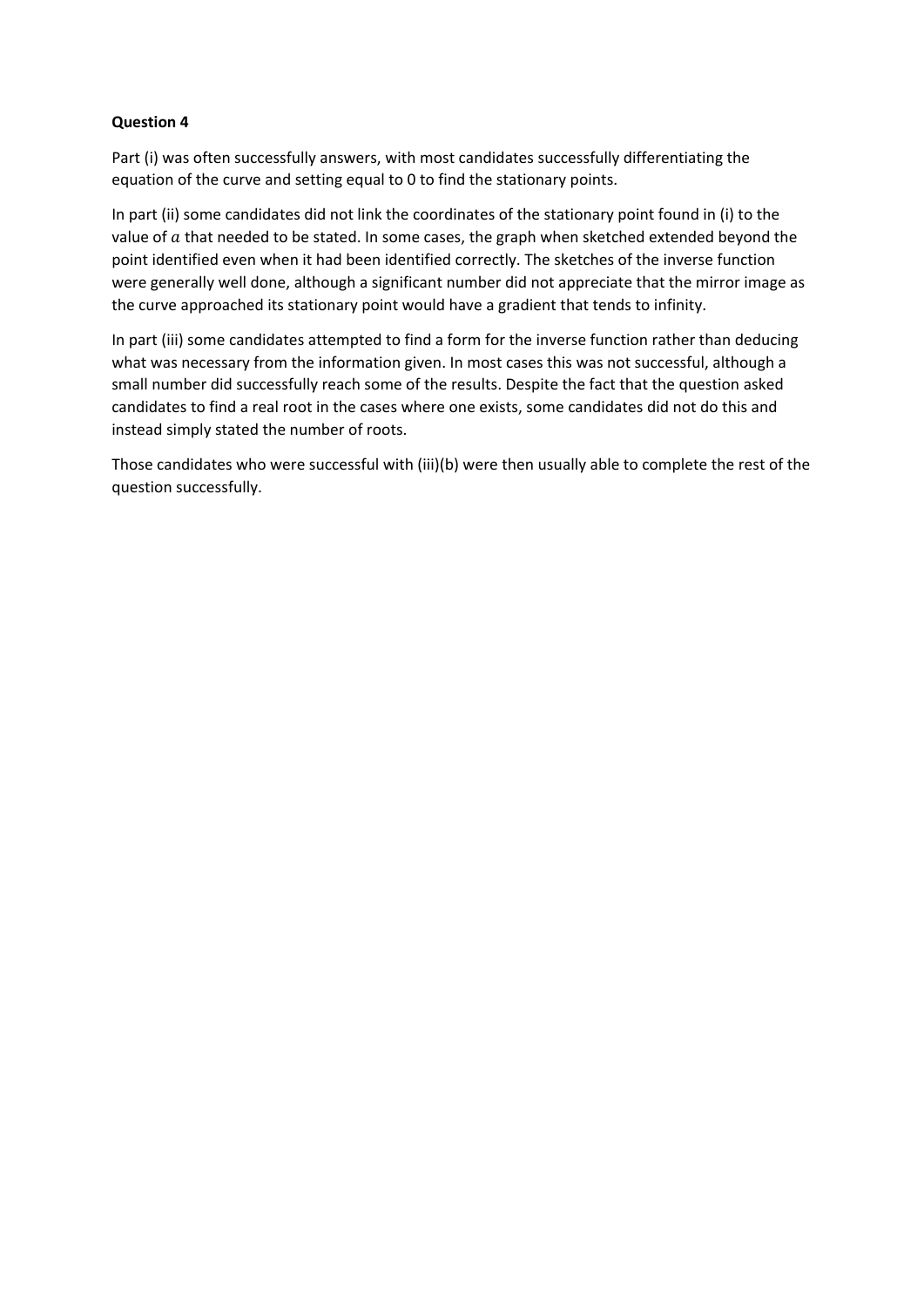This proved to be a popular question. In part (i), many candidates were able to use the substitution to reduce the differential equation into a form where the variables could be separated, but a surprising number struggled with the integral that resulted from this process. A variety of approaches were successfully employed by those who were able to complete the integration, but candidates often forgot the modulus function inside the logarithm, which caused problems later in the question. A small number of candidates forgot that the constant of integration would also be multiplied by  $(x - a)$  in the final step of this part of the question.

In part (ii) some candidates were unsure how to use the information given about the tangent. Those who set  $a = 1$  were generally able to make good progress and many correct sketches were produced. A number of candidates assumed, without justification, that the form of f(x) would remain unchanged from part (a) to part (b).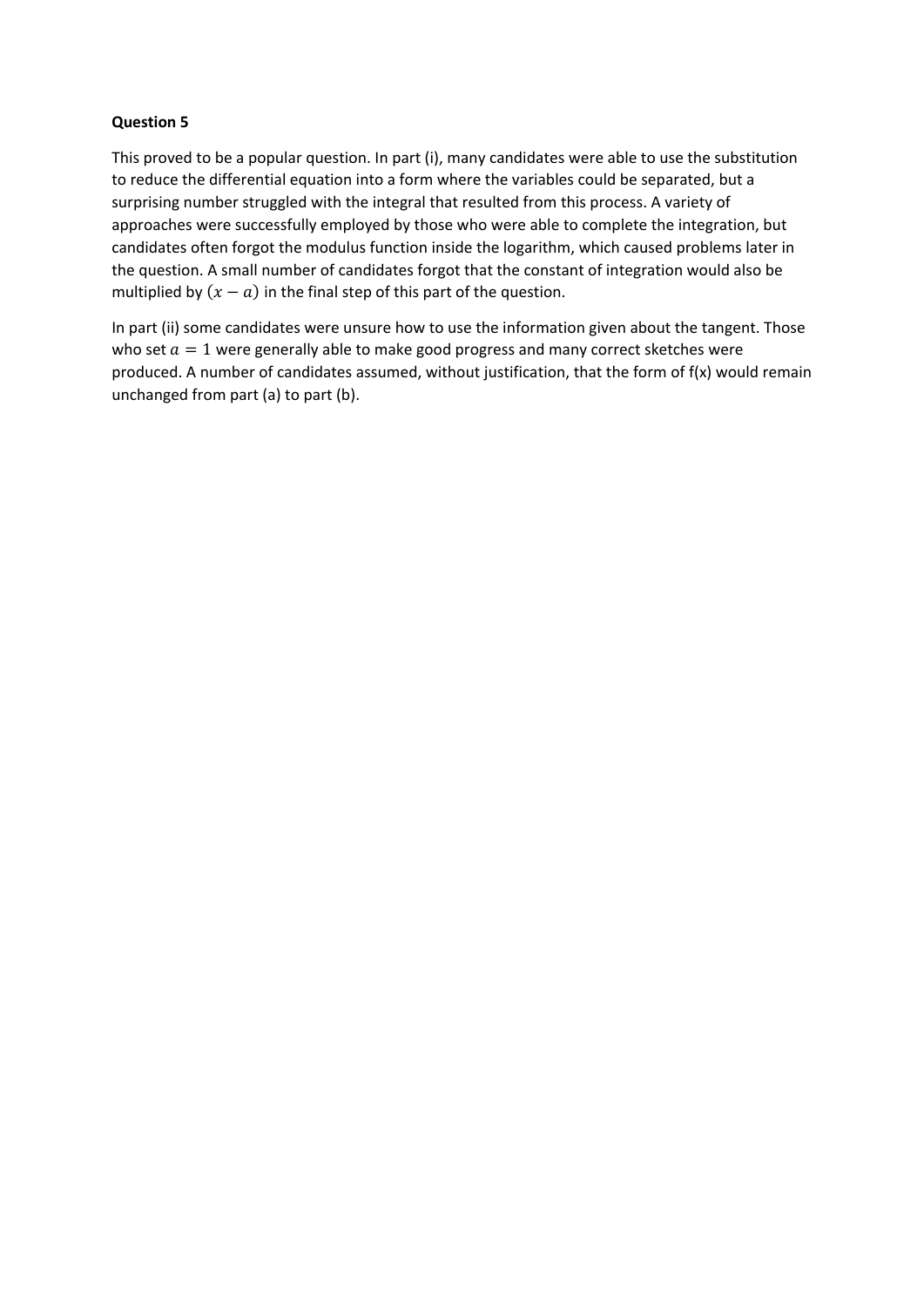This was not a popular question and many of the attempts made did not score well. Part (i) was relatively successful with most candidates able to show that the perpendicular distance from O to the line segment AB must be less than R for the given constraints.

Part (ii) proved to be relatively simple for those who chose to draw a clear diagram, although some candidates chose to focus on the wrong triangle meaning that the wrong angles were used.

Part (iii) caused more difficulty and many candidates were not able to understand the significance of the phrase "much less than 1" and so candidates who made assumptions about variables tending to 0 rather than using small angle approximations often scored no marks.

Solutions in part (iv) often jumped too quickly to the result printed in the question. It is important that solutions to questions in which the result to be proved has been given contain sufficient detail to show all of the steps being taken.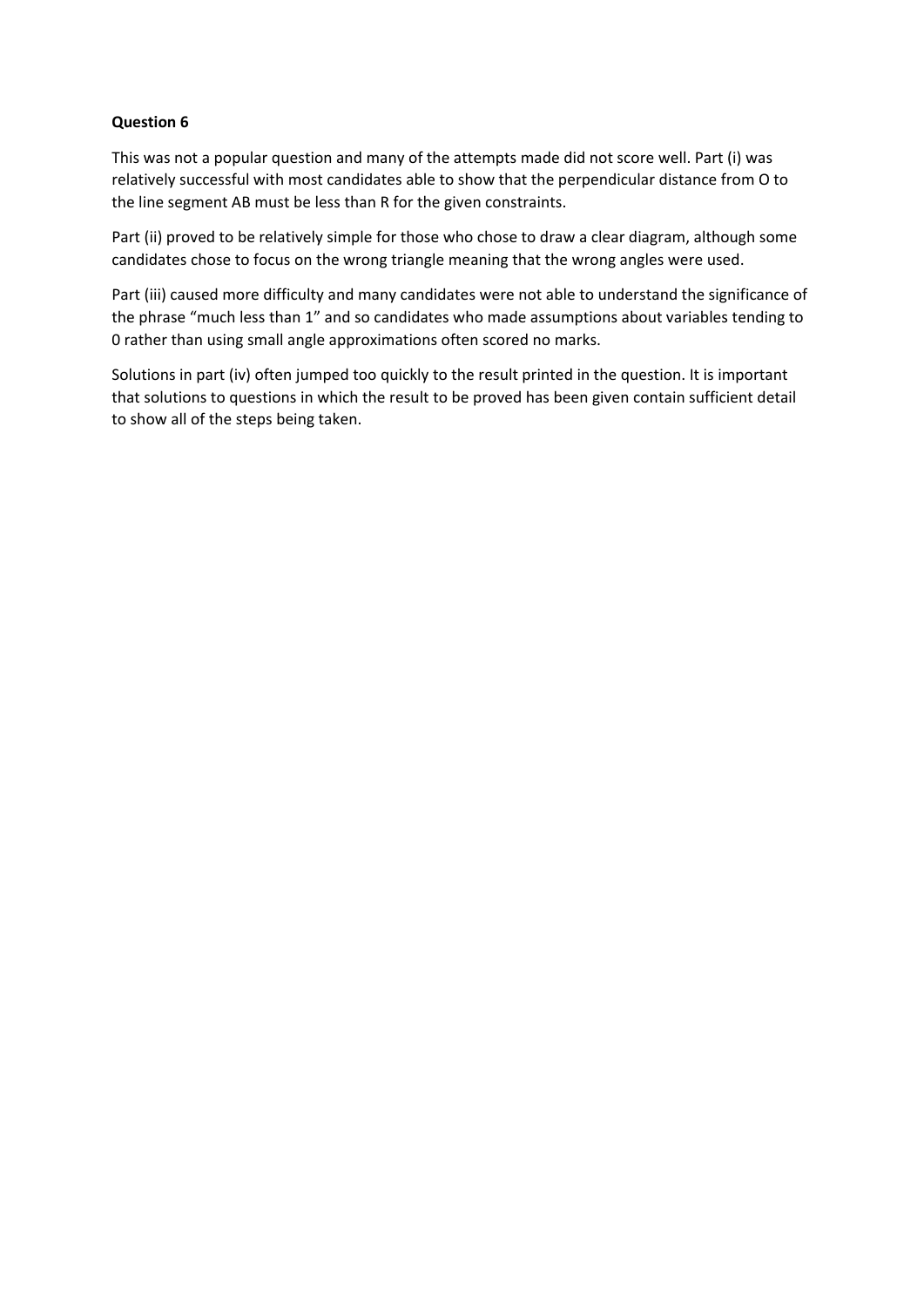Solutions to this question often highlighted a number of issues with understanding of matrices. For example, some candidates thought that, if the product of two matrices is zero, then one of the two matrices must be zero. Similarly, some solutions treated the number 1 and the identity matrix as interchangeable. There were also many poor examples of manipulation of determinants seen.

Candidates were able to engage well with part (i), although perfect solutions to this part were uncommon. In part (ii) many candidates were able to show the given result successfully. However, a number of attempts at this part of the question made the assumption that the matrix was a rotation, even though this is not given in the question.

In part (iii) there were a number of solutions that assumed that the determinant being 1 was a sufficient condition for the matrix to represent a rotation or gave an insufficient justification that the matrix represents a rotation. Many candidates were able to deduce the angles of the rotation correctly in this part.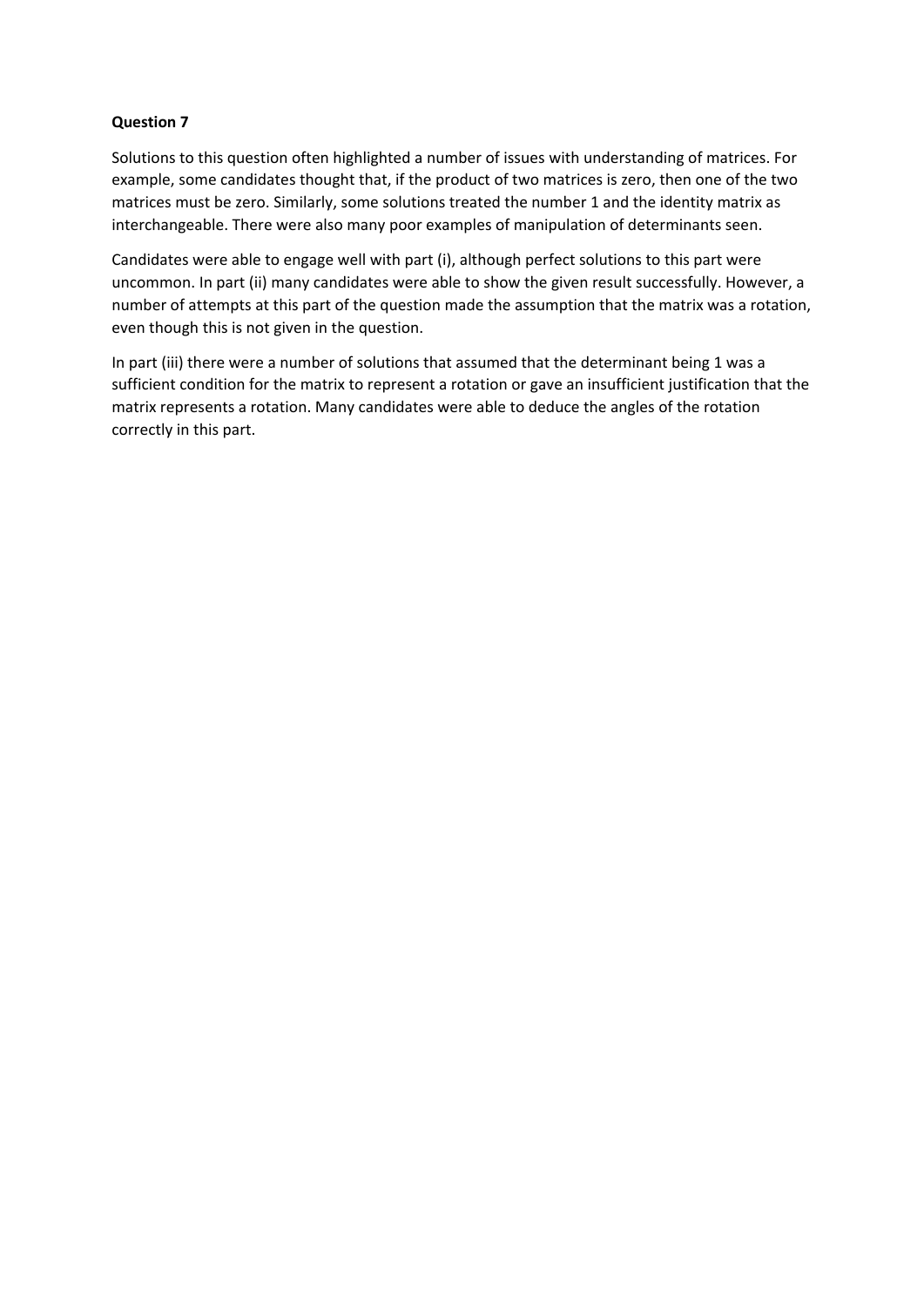Many candidates were able to complete the differentiation correctly in terms of n for part (i) of this question although in some cases the result that was given was jumped to with insufficient justification following the completion of the differentiation.

Similarly, in part (ii) many candidates chose appropriate methods to reach the required relation, but did not provide sufficient working to show that the appropriate manipulations had been carried out correctly. Candidates need to ensure that solutions to questions where the answer is given provide sufficiently detailed explanation of the steps that are taken.

In part (iii) many candidates were able to evaluate the necessary base cases for the proof by induction and provided some justification for the inductive step, although in some cases it was not sufficiently clear that the values of  $a_n$  and  $b_n$  would be integers. Many candidates were then able to demonstrate some understanding of the necessary steps for the final part, but in some cases insufficient detail was present to secure full marks.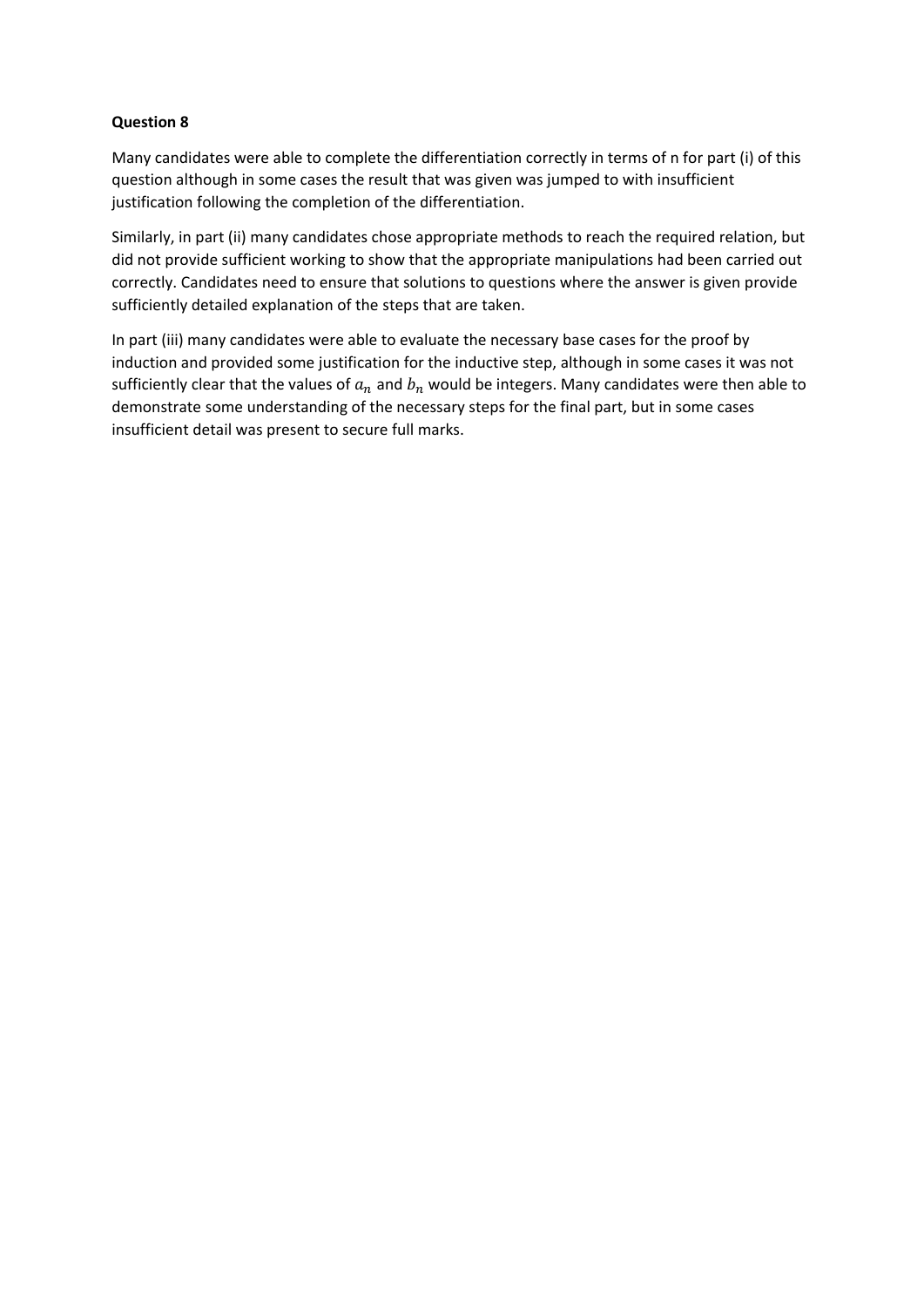It was pleasing to see that many candidates chose to draw a diagram to represent the setup of the problem.

Solutions to part (i) were often good, but marks were often lost due to lack of justification, both for the triangle inequality and for reasoning involving acute angles. Candidates often also failed to equate the tension on either side of the pulleys.

Many candidates attempted part (ii) having failed to complete the previous and most were able to obtain a mark here by using the results that had been given in the previous part.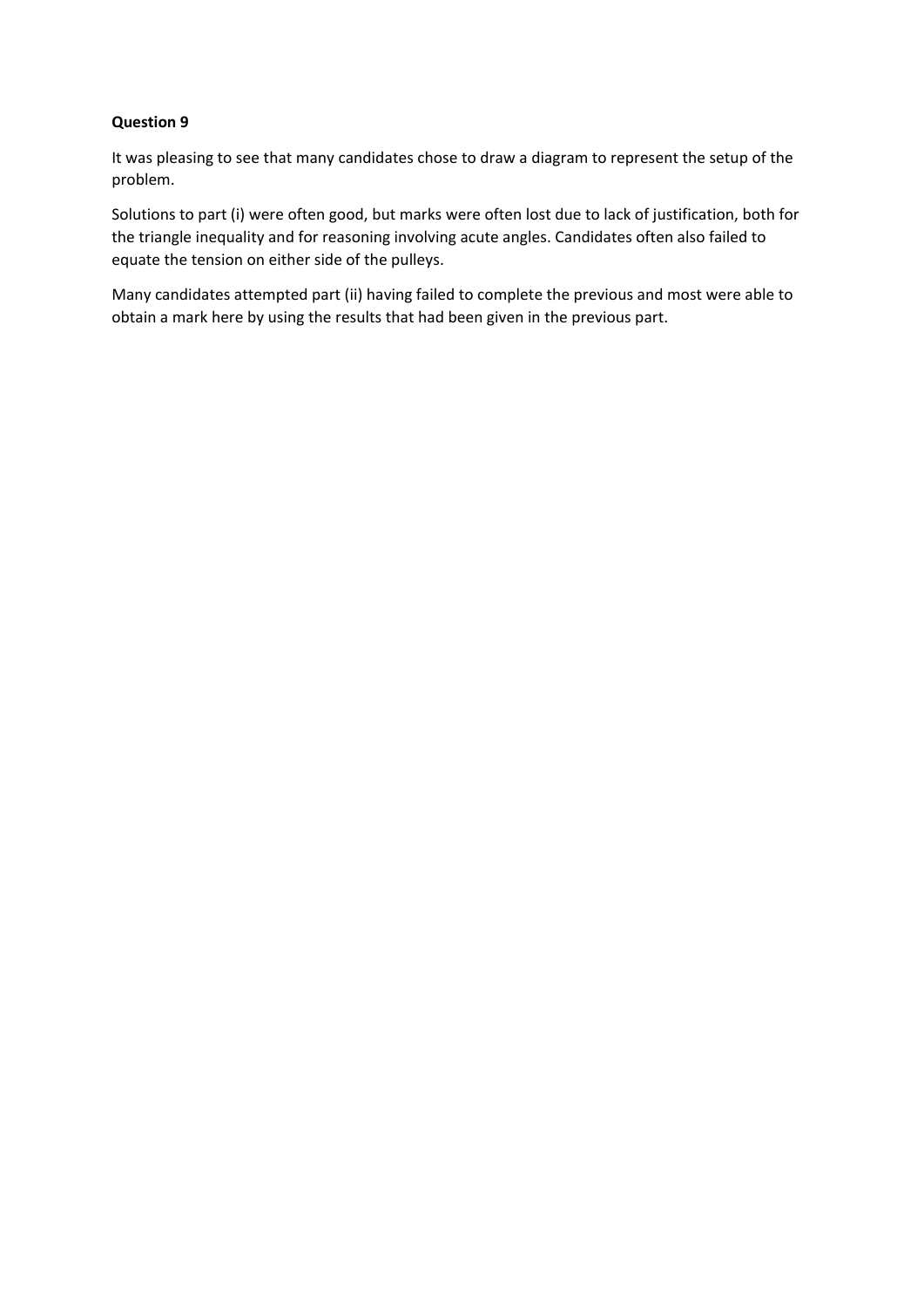This question was generally quite poorly attempted, with many candidates not able to understand fully the situation being studied. A large proportion of candidates only attempted the first part and were unable to earn any of the marks. Of the rest many did not progress beyond the second part, with many simply claiming incorrectly that the second derivative of  $x$  is  $a$  and the second derivative of  $y$  is  $-g$ .

Those who did manage to solve the early parts of the question were generally quite successful with the rest of the question which was generally very well answered.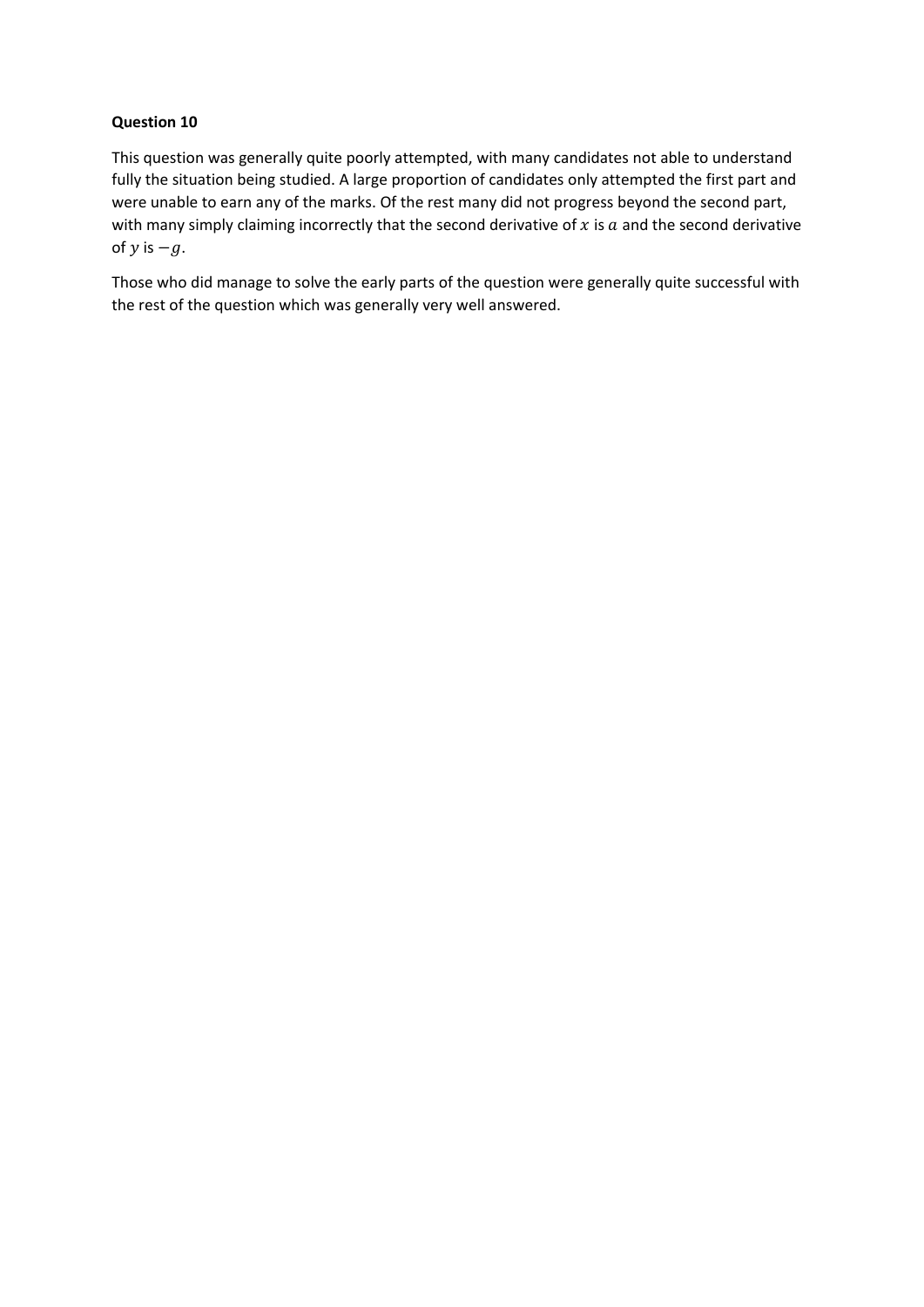Some candidates misread the first part of the question and therefore attempted to solve a different question than was intended. The most common such misunderstanding that the probability  $P_n$ introduced in part (i) related specifically to a train with  $n$  seats. Where candidates did not have this problem the computations were done well.

The explanation in part (ii) was also done well by most candidates who engaged meaningfully with the question. The deduction in this part of the question caused some trouble, but many were able to successfully complete this part. In particular, the reindexing of the sum within this solution was often overlooked or poorly explained.

In part (iii) many candidates were able to identify the correct simplified form. However, there was some confusion about the difference between weak and strong induction meaning that many candidates were not able to give a satisfactory explanation of how the conclusion is drawn for the final mark in this section.

Of those who successfully completed (iii) many were able to make good progress on the final part of the question.